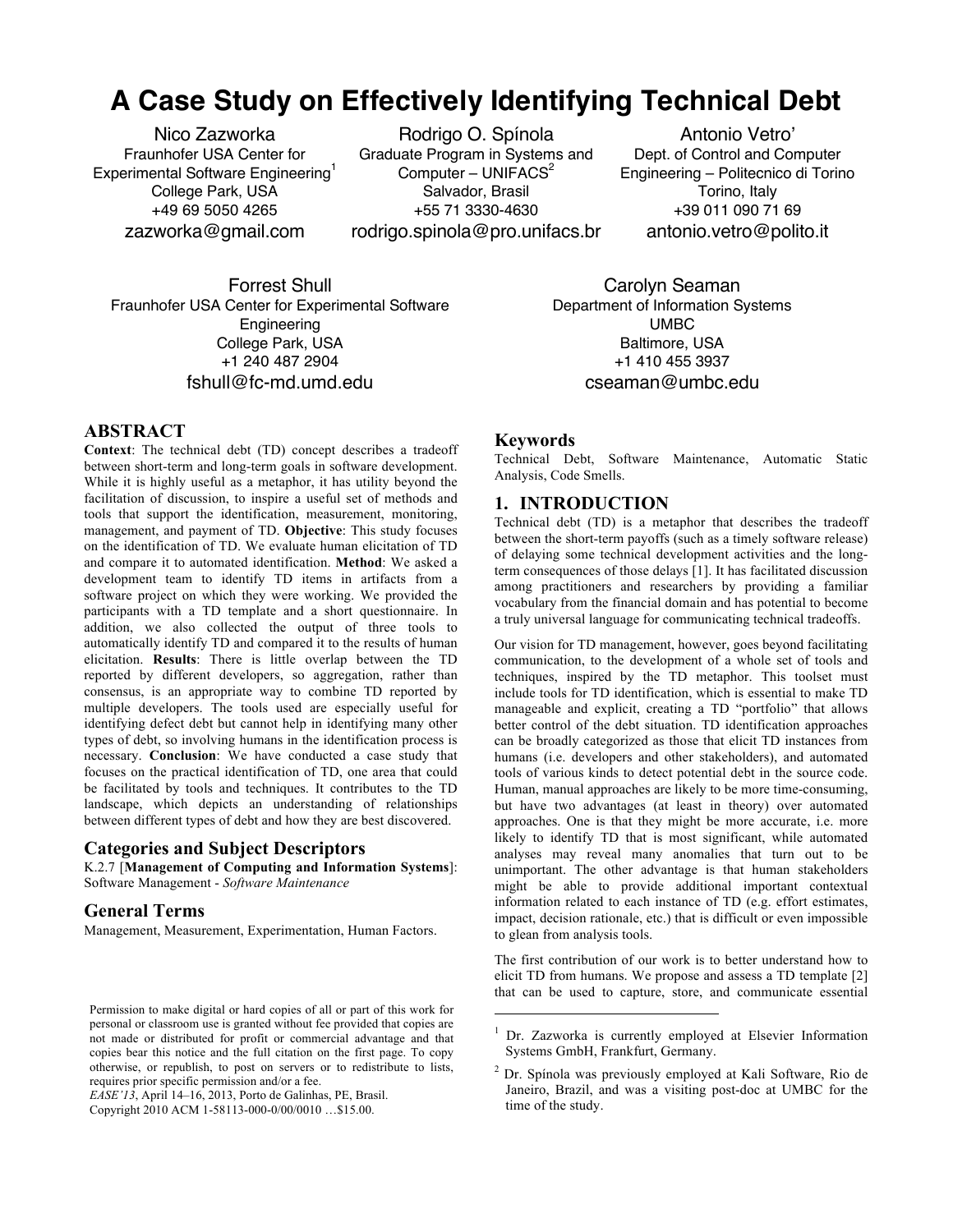properties of TD that can feed into further decision making processes about debt repayment. Besides the template, our case study gives some insight into the dynamics of eliciting TD from a team of developers, all familiar with different aspects of the system being analyzed.

As a second contribution we compare several types of tool support for TD identification. Some recent research has addressed the issue of how close automated approaches can get to the results of manual TD identification. Some of these studies have indicated that it is possible to identify certain classes of potential TD (in particular design debt) with computer-assisted methods [3][4]. Moreover, they have demonstrated that detection approaches can succeed in finding issues that are of value to developers [3]. However, despite the fact that these approaches point to system code fragments that need improvement, it is not clear yet if they point to the most important TD, from software project stakeholders' point of view. Based on the current state-of-the-art, we studied three automated approaches (code smells, automated static analysis issues, and collection of code metrics), and how their output compares to TD that is elicited from humans. All of these approaches are well-established and have been extensively studied, however, to be fair, none of these approaches claims to identify a wide range of TD. Each of them aims to identify specific deficiencies in code or measure a specific quality dimension of software. Since these tools are available and stable we are interested in exploring the extent to which they can support TD identification, how big of a gap they leave if used without human elicitation of TD, and whether new tools might be warranted, possibly derived from knowledge of manual TD inspections. This understanding can help address questions such as how tools can best be used, instead of or in addition to manual approaches, in the identification of TD.

This study, and others like it, will help evolve the TD landscape [5], which lays out the different types and flavors of TD that exist in real software projects with respect to their importance and overlaps, and how those types are best identified by tools and other methods. Such an evolved landscape is essential to achieve our vision of building an effective toolkit for identifying, quantifying and managing TD.

## **2. BACKGROUND AND RELATED WORK**

According to Seaman and Guo [2], the management of TD can center on a TD list, which is similar to a task backlog. The backlog contains TD items (in the following simply referred to as items), each of which represents a task that was left undone, but that runs a risk of causing future problems if not completed. Each item includes a description of what part of the system the debt item is related to, why that task needs to be done, and estimates of the TD's principal and interest, as well as some other attributes, as shown in Table 1.

The principal refers to the cost to fully eliminate the debt, i.e. to completely repair the technical imperfection. Depending on the type of TD this can translate into different kinds of activities, such as adding missing documentation, refactoring code that is hard to maintain, or maintaining a set of regression tests to align with the code and requirements. The cost of TD repair might be understood better in some cases than in others. For example, adding missing documentation might be more straightforward to estimate than a more complex code refactoring. Seaman and Guo [2] propose to initially estimate the principal on a rough ordinal scale from *low* to *medium* to *high*, that allows enough understanding to contribute in iteration planning. To further help

in estimating principal, historical effort data can be used to make a more accurate and reliable estimation beyond the initial high/medium/low assessment. For example, if a debt item is a set of classes that need to be refactored, the historical cost of modification of those classes can be used as the future modification cost (principal of the debt item) estimation.

The second main component of TD is *interest*, which is composed of two parts: (1) the *interest probability* is the probability that the debt, if not repaid, will make other work more expensive over a given period of time or a release; (2) the *interest amount* is an estimate of the amount of extra work that will be needed if this debt item is not repaid.

Interest probability can be estimated using, e.g., historical usage and defect data. In addition, it is also important to consider the time variable because probability varies over time. For example, the probability that a module that needs refactoring will cause problems in the next release (because modifications will need to be made to it) may be very low, but that probability rises if we consider longer periods of time, e.g. over the next year or 5 years.

Finally, interest amount can also be estimated using historical data. Like TD principal, data on past defects, effort, and changes can be useful.

In addition to the financial properties of TD, several properties that support decisions on repayment are captured in the TD template:

- 1. The type of debt can be helpful to tailor debt payment to critical quality characteristics of interest. For example, known *defect debt* (known latent defects that have not been fixed) may be differently perceived in life critical software applications. Other known TD types are: *design debt* (an imperfection of the software's design or architecture negatively affecting future maintenance), *documentation debt* (missing, outdated, or incomplete documentation), and *testing debt* (missing test cases, test cases that are not executed, or missing test plans).
- 2. Was the original decision to go into debt made *intentionally or unintentionally*? This information can help to understand how explicit debt and TD decisions are managed in a project.

| ID           | TD identification number                            |
|--------------|-----------------------------------------------------|
| Responsible  | Person or role who should fix this TD item          |
| Type         | design, documentation, defect, testing, or other    |
|              | type of debt                                        |
| Location     | files/classes/methods<br>List<br>of<br>or           |
|              | documents/pages involved                            |
| Description  | Describes the anomaly and possible impacts on       |
|              | future maintenance                                  |
| Estimated    | How much work is required to pay off this TD        |
| principal    | item on a three point scale: <b>High/Medium/Low</b> |
| Estimated    | How much extra work will need to be                 |
| interest     | performed in the future if this TD item is not      |
| amount       | paid off now on a three point scale:                |
|              | <b>High/Medium/Low</b>                              |
| Estimated    | How likely is it that this item, if not paid off,   |
| interest     | will cause extra work to be necessary in the        |
| probability  | future on a three point scale:                      |
|              | <b>High/Medium/Low</b>                              |
| Intentional? | Yes/No/Don't Know                                   |

#### **Table 1. The TD Template**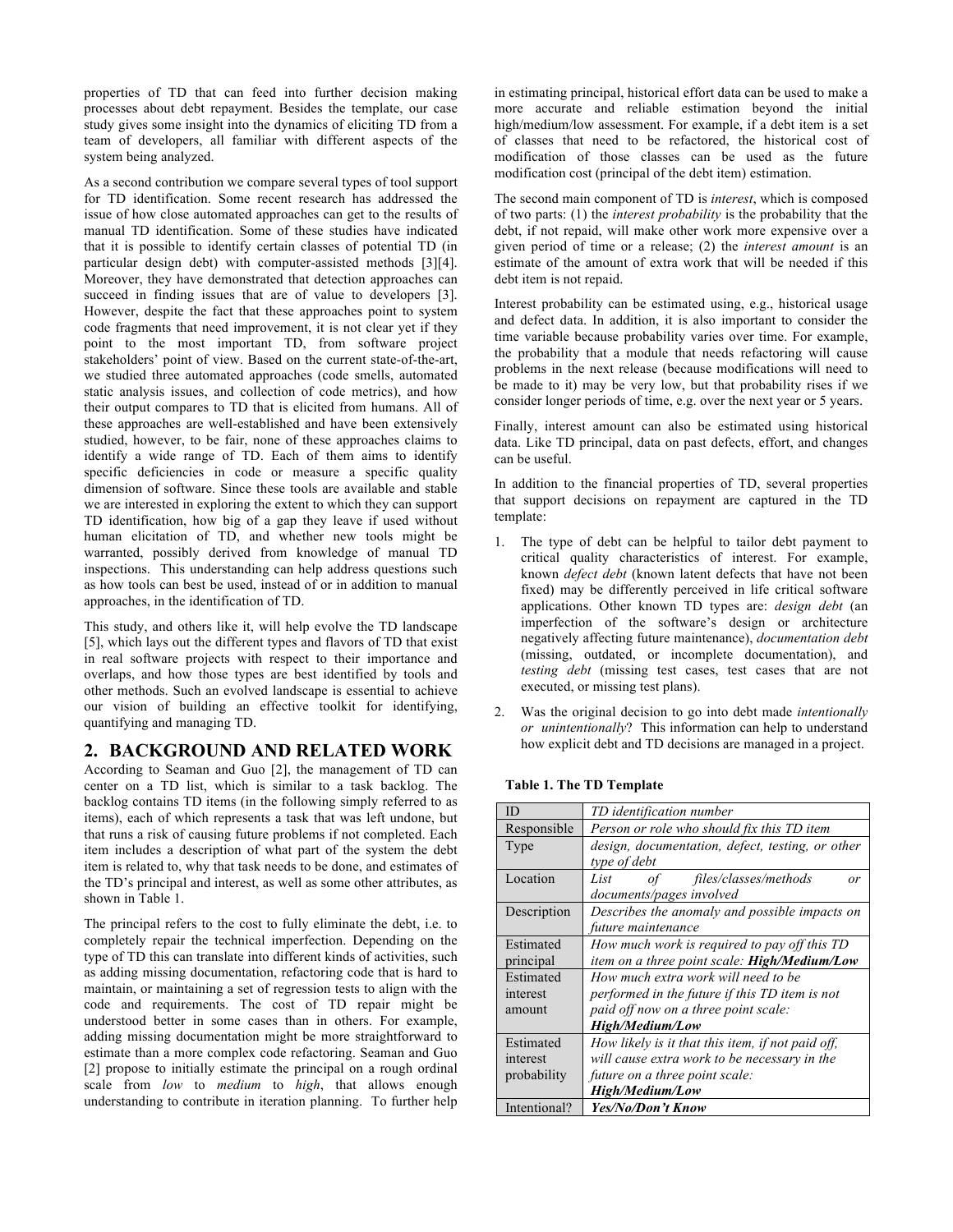- 3. Who is *responsible* for fixing the TD? This information is important for administrative reasons and may help to provide a basis for assessing principal and interest.
- 4. Where is the TD *located*? This information is important to understand impact on the product, relationships between items, and ripple effects in source code when repaying the debt.

The process of managing TD using this approach starts with detecting TD items to construct the TD list. The next step is to measure the debt items on the list by estimating the principal, interest amount and interest probability. Then the debt items are monitored and decisions can be made on when and what debt items should be paid or deferred.

In this work, we are focused on the first step of this process: TD Identification. We can use different strategies to find TD items for each TD type. Two automated strategies that have been proposed to support the identification of design debt in software projects are identification of code smells and issues raised by automatic static analysis (ASA) tools, aka ASA issues.

Code smells refer to potential violations of good object-oriented design principles in source code and can be identified by comparing values of software metrics to defined thresholds [6]. Past studies have shown that some code smells are correlated with defect- and change-proneness [7]. In this study, we use CodeVizard [8] to detect 10 code smells as proposed in [6].

ASA is a reverse engineering technique that consists of extracting information about a program from its source or source code based artifacts using automatic tools [9]. ASA tools look for issues in terms of violations of recommended programming practices and potential defects that might cause faults or might degrade some dimensions of software quality (e.g., maintainability, efficiency). Issues should be removed through refactoring to avoid future problems, and thus may constitute TD. Many ASA tools exist; for this study we selected FindBugs, which is widely used in the literature and already used in past work [10][11].

In addition to code smells and issues, in this study we also collected basic structural code metrics for size and complexity, in order to study whether any relationship exists between high levels of these metrics and the existence of TD.

# **3. THE STUDY**

## **3.1 Context**

The study was conducted at Kali Software, a small software development company located in Rio de Janeiro, Brazil, that develops primarily web applications written in Java and based on the MVC framework. The project we studied consisted of a small application of 25K non-commented lines of code. It is a databasedriven web application for the sea transportation domain. It has undergone a full product lifecycle (elicitation, design, implementation, deployment, and maintenance). The project team is composed of five professionals: two developers, one maintainer, one tester, and one project manager who also plays the role of the requirements analyst.

# **3.2 Goal and research questions**

The goal of the research is to understand the human elicitation of TD and compare it to automated TD identification. The study's research questions are:

**RQ1-** Do the TD identification tools find the TD items that were reported by the developers?

**RQ2-**How much overlap is there between the TD items reported by different developers?

**RQ3-**How hard is the TD item template to fill in?

Given the exploratory nature of this case study and the small amount of TD items collected (21), we chose to address the research questions using exploratory analysis and presentation of data, rathter than a confirmatory type of analysis.

# **3.3 Procedure and Data Collection**

The development team was first trained in TD basic concepts by the second author, including an opportunity for Q&A, via Skype. All the material was in Portuguese since this is the natural language of the development team.

During the training, only abstract TD items were used as examples (for instance: "TD items" on house or car repair) to avoid bias on identifying TD items during the second phase of the study. All types of TD (defect, design, etc.) were described, but no examples were given.

After the training, two parallel activities took place: manual and automatic TD identification, i.e. collecting TD items from the development team and collecting the output of tool-based analysis on the source code.

For the manual identification of TD, the development team (project manager, developers, and testers) were asked to report TD items individually. For this, we provided the team members with a short questionnaire to both report the TD items through the TD template (question 1) and provide information about the difficulty of documenting debt items (questions 2 to 5). The respondents were asked to document up to five of the most pressing TD items they knew of in the current version of the software. The questions were the following:

- 1. If you were given a week to work on this application, and were told not to add any new features or fix any bugs, but only to address TD (i.e. make it more maintainable for the future), what would you spend your time on?
- 2. How difficult was it to identify TD items?
- 3. How difficult was it to report TD items (i.e. fill in the template)?
- 4. How much effort did you need to identify and document all the TD items?
- 5. Which are the most difficult fields to fill in / which are the least difficult ones?

All answers were given as free text, although the respondents were asked to use the TD template to answer question 1.

In parallel to the questionnaire, we applied the CodeVizard and FindBugs tools to the latest version of the subject project source code, in order to identify code smells and ASA issues. The resulting data described, for each file (i.e. class) in the code base, how many of each type of code smells were identified, and how many of each type of ASA issues were present. Each FindBugs issue has a category, (e.g., Performance, Correctness, etc.), and a priority from 1 (highest) to 3 (lowest).

Regarding the structural metrics, we selected and computed for each file the following ones: Lines of Code, McCabe's Cyclomatic Complexity, Density of Comments, and Sum of Maximum Nesting of all Methods in a Class.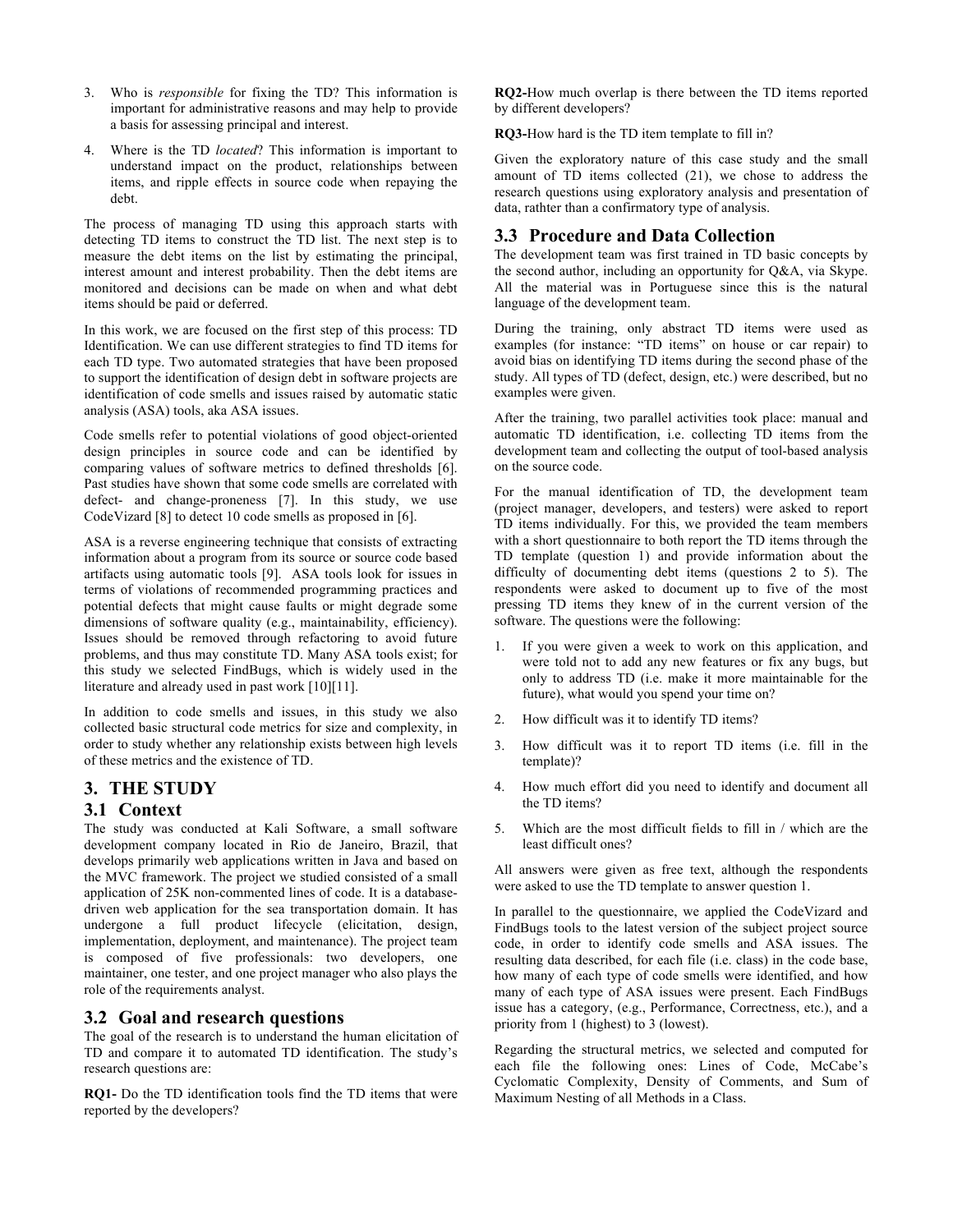

All TD гор 10%<br>Гор 10% Defect Debt  $\widehat{\mathsf{sl}}$  $\overline{\mathbf{z}}$  $\overline{\mathbb{R}}$  $\overline{\mathsf{S}}$ Design Debt <u>імал не</u><br>Тор 10% Same technical<br>debt  $\overline{\mathsf{s}}$  )  $\Box$  $\Box$  $\overline{\mathsf{s}}$ **LEGEND**  $\lceil \cdot \rceil$  $\mathsf{S}$ Documentation Debt ヨヨヨ SOURCE CODE? indicates that **Testing Debt** ากส deht item is linked to one or more<br>source code file: **Usability Debt** ┓

Lines of Code and McCabe's Cyclomatic Complexity are widely used in the literature of defect and maintainability prediction (e.g., [12], [13]). Higher accidental complexity is hypothesized to point to TD since complexity increases maintenance cost (TD interest). Density of Comments was selected to study whether highly commented code might have a relationship with TD, while Max Nesting measures complexity in depth similar to McCabe's Complexity measure.

The metrics were computed with ad-hoc scripts/tools.

#### **4. RESULTS**

Results in Figure 1 show how the 21 TD items identified by the software team, each represented as a colored box, were distributed over project roles and types of debt. Note that one new TD type, usability debt, was introduced by one of the subjects to describe the lack of a common user interface template.

As the legend indicates, each box has three faces, corresponding to principal (front), interest probability (right side) and interest amount (up). Each face can be green, yellow or red with respect to the estimation of the team member (respectively low, medium and high). An "i" on the front face indicates that the debt was intentionally introduced.

Figure 2 shows the results of automated identification approaches (FindBugs, Code Smells, Metrics) compared to the items reported by the development team. Each box in Figure 2 corresponds to one of the boxes (elicited TD items) shown in Figure 1. An "s" on the front face of a box shows that TD item was located in the source code by the subject who reported it.

We pre-filtered the results and we chose only the best automatic predictors of manually elicited TD to present here. For each automatically generated indicator, we sorted the source code files by the number or severity of issues found. For example, we sorted by the number of FindBugs Priority 1 issues, and by the value of the metric MAX nesting, and the number of each kind of code smell found. For each indicator, we examine the top 10% of the sorted list and determined how many source files in that 10%

**Figure 1. Results of the human elicitation of TD items Figure 2. Results of the tools compared to human elicitation.**

corresponded to TD items reported by developers. The indicators having the most developer-reported source files in the top 10% were FindBugs P1 issues, the MAX nesting metric, and Intensive Coupling code smell. We present results from these three indicators in Figure 2.

We realize that this filtering approach somewhat biases our results by only showing the automated tool results that performed best. Our motivation was to determine simply if any of the automated approaches were related to the TD elicited from developers, and to simplify the presentation of results. Clearly, we cannot claim that these three top performing indicators in this study would also be the best ones in any given case.

The overlapping shaded areas in Figure 2 depict the overlaps between the TD items reported by the human subjects (shown in Figure 1), and the TD items found by the top 3 automated indicators (MAX Nesting, FindBugs P1, and Intensive Coupling). For example, the shaded area labeled "Defect Debt" contains the 9 defect debt items reported by the development team (actually by Developer 2 and the Maintainer), and that are depicted in the "Defect Debt" shaded area of Figure 1. Figure 2 shows that, of these 9 defect debt items, 7 were also found by all three automated indicators.

The answers to the research questions follow.

**RQ 1**- Do the TD identification tools find the TD items that were reported by the developers?

We observe in Figure 2 that the three top automated approaches do about equally as well as manual elicitation in identifying defect debt. As shown in Figure 2, the three best automated indicators captured all source code components identified by the development team as having defect debt.

For design debt, automated approaches capture about half of the human-reported TD items, although ASA issues (in particular P1 issues) and code smells (i.e. Intensive Coupling) identify more TD items than traditional code metrics (i.e. MAX Nesting). One design debt item was located in a source file identified by all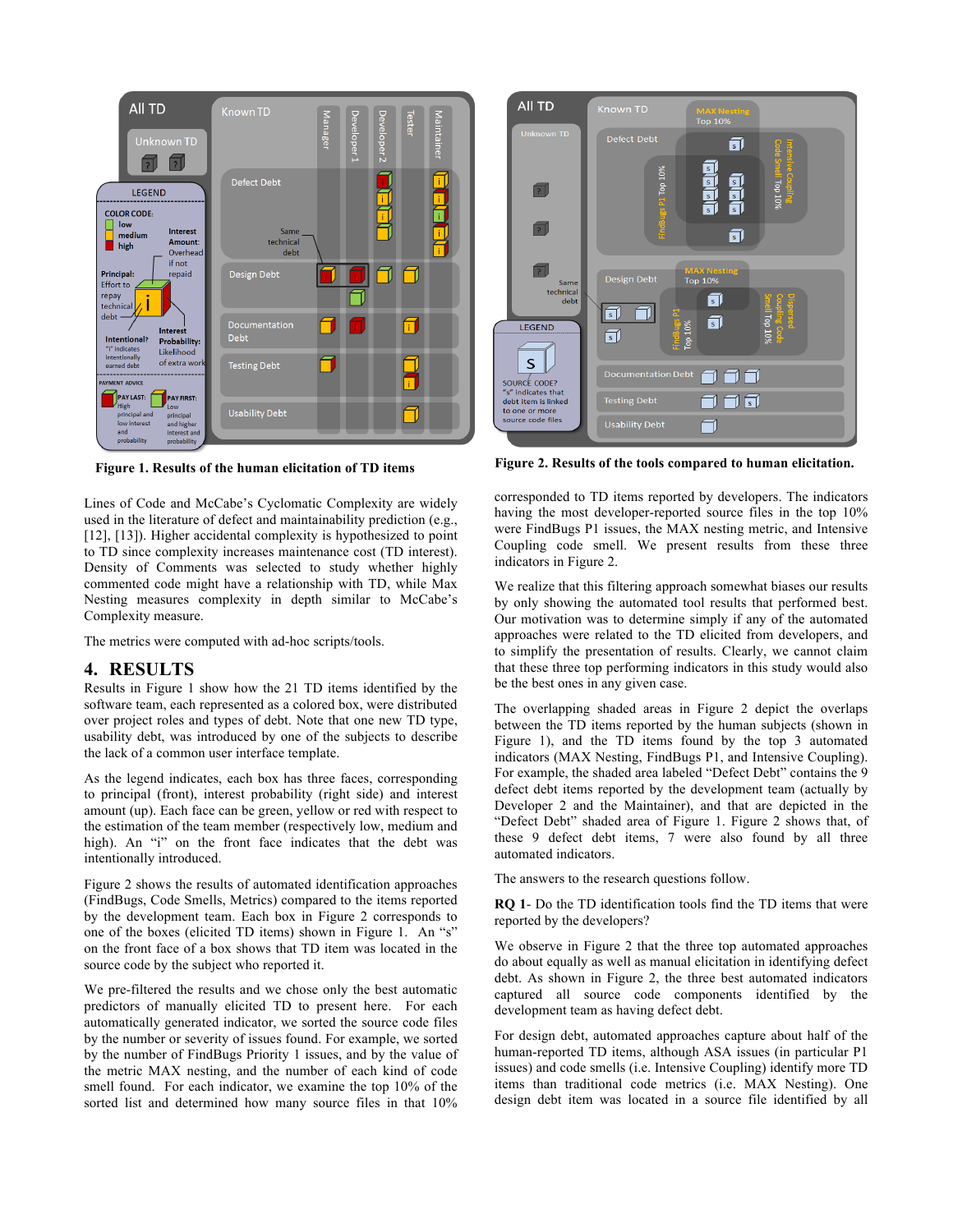automatic approaches, and another was identified by ASA issues and code smells, but not traditional metrics. Three developerreported design debt items (two of which were actually the same item) were not identified by any automated approach. The first item (covered by two reports) was described as TD caused by information stored redundantly in two databases. Subjects reporting this TD said that this kind of debt was distributed over many files. Thus, it is likely that the tools investigating single lines, methods, and classes could not point out this type of TD easily. The second missed item was reported as insufficient use of system resources (i.e. memory usage). This type of TD was missed even though one approach (FindBugs) reports on bug patterns related to performance problems.

Seven human-reported TD items were of type documentation debt, testing debt, or usability debt. Only one of these TD items was related to source code files, all other were related to other development artifacts (e.g. requirements documents and test plans).

Summarizing, these results lead to answer RQ1 in the following way: tools can support the identification of defect and design debt in this project, but not other types of debt that were found by developers.

**RQ2-** How much overlap is there between the TD items reported by different developers?

Only one TD item was reported by two different stakeholders (the manager and one developer). None of the remaining 19 items were reported by more than one stakeholder. This result indicates that, in this project, TD knowledge is dispersed and perceived differently by different stakeholders. The software tester reported the widest range of TD types including one previously unknown type, usability debt.

**RQ 3-**How hard is the TD item template to fill in?

The five study subjects reported that it took between 50 minutes and 2 hours to identify and document the TD items (average of 19 minutes per item). Answers about difficulty of the task ranged from "easy" to "difficult/high" (all answers were given as free text). Subjects agreed that the fields principal, interest amount, and interest probability were the most difficult to fill in. Location, type, and responsible were commonly noted as the least difficult fields. These results indicate that, in this project, the initial elicitation of TD items could be done in reasonable time, but that the key financial parameters of TD were difficult to estimate and might require better process or tool support in future.

# **5. DISCUSSION**

The results addressing our research questions showed that in the project studied:

- the tools used identified all files affected by developeridentified defect debt, two out of five files affected by design debt items, and no other types of debt identified by developers in code or other artifacts;
- different stakeholders identified different debt;
- the initial human elicitation of TD items could be done in reasonable time, but that the key financial parameters of TD were difficult to estimate;

Some additional observations, beyond or complementary to the scope of the research questions, are possible from the data collected.

The first observation is that the majority of items reported by developers fall into the defect debt category. This indicates that known defects are of concern to the development team of this project.

Secondly, the colors of the TD items in Figure 1, indicating principal, interest amount, and interest probability, are rather equally distributed among the different types of debt. This suggests that debt characteristics are not tied to the type of debt, i.e. no type of debt has noticeably higher overall interest or principal.

Thirdly, we find intentionally earned debt in almost every category, except usability. This is especially interesting for defect debt. Many of the defect debt items were requirements that were not fully implemented. The intentionality of these items indicates that a decision was made to not fully implement those requirements, most likely due to time constraints, which makes these instances conceptually different from defects caused by unintentional programming mistakes.

Further, many developer-identified TD items could not have been found by the tools or metrics since the artifacts they were located are not included in the static code analysis. This suggests that a focus on source code as the single source of TD is too narrow, as developers reported a significant number of such items among their most important. Future studies might consider including or proposing tools for other kinds of development artifacts affected by TD.

Finally, we think that the color coding in Figure 1 hints at how this information can be further used to manage debt and make clearer decisions on which debt to pay. For example, items that have generally a low principal (e.g. green front face), but yellow or red interest characteristics are good candidates for paying off first, since their return on investment is more favorable than for other items. This idea of a cost/benefit decision approach has been previously proposed and discussed in [14].

# **6. THREATS TO VALIDITY**

As with any case study, especially of a small project such as this one, threats to external validity are significant. We accept these threats, and attempt to trade off breadth for depth, by doing a thorough analysis of a small case, yielding deeper insights that would not have been possible in a much larger sample.

An important construct threat derives from the following assumption made in the design of this study: we assumed that the perceptions of software developers about the TD in their code can serve as a "ground truth" against which other types of TD identification can usefully be compared. However, the ultimate and authoritative "ground truth" for studies of TD would be a measure based on future maintenance effort associated with TD items. That is, a "real" TD item is one that leads to higher maintenance effort than would have been incurred if the debt did not exist. However, measuring "real" TD in this way was not possible in this study, nor is it in many studies. For the study in this paper, the assumption we have made represents a threat to construct validity in the sense that the TD reported by the developers might not lead to future increases in maintenance cost.

Another assumption that we have made that may also lead to a construct threat is that, when an automated approach identifies a problem in a source code module that is also indicated in a TD item reported by a developer, that the two indicators are actually pointing to the same TD instance, not to two separate TD